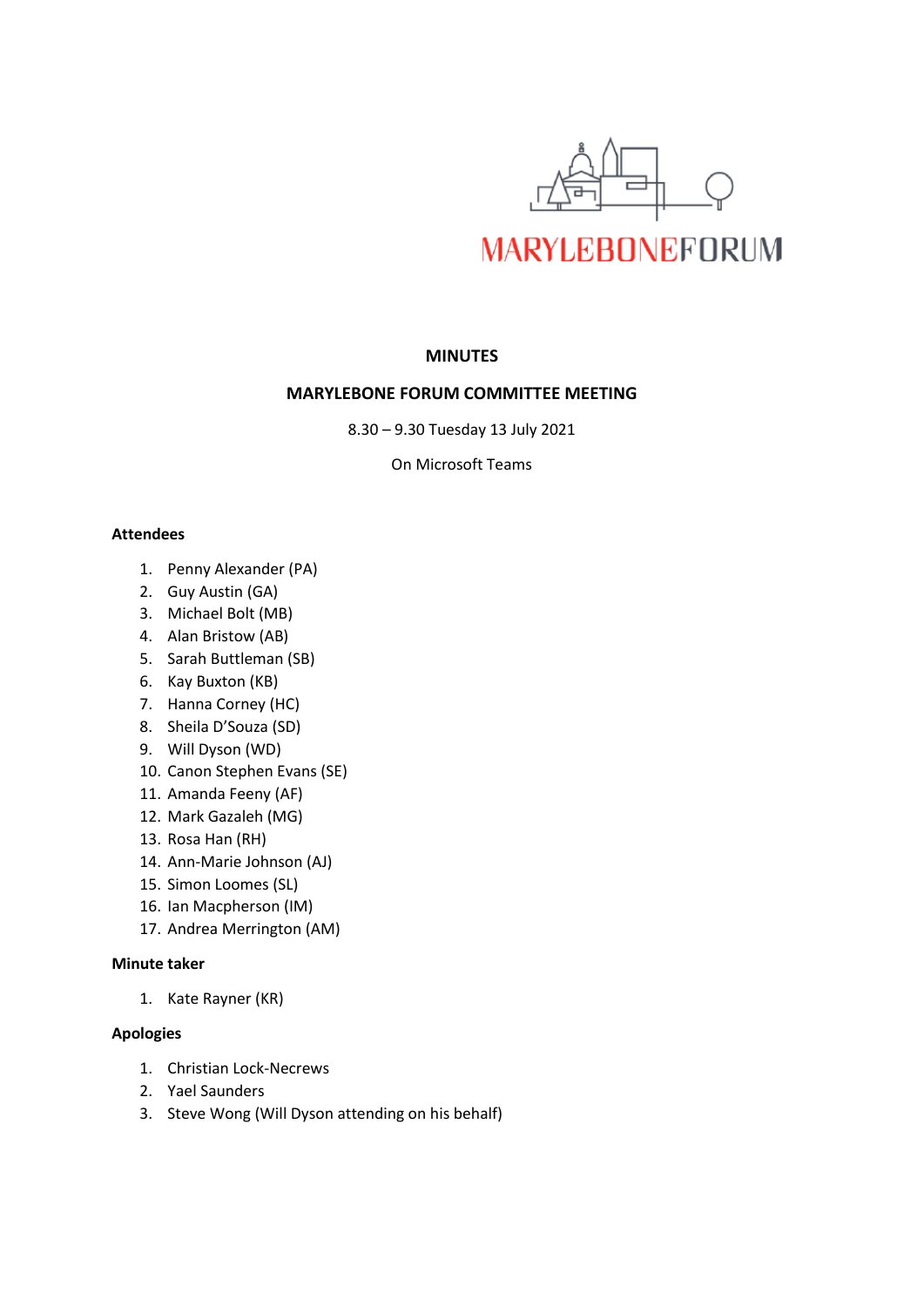# **MINUTES:**

## **Welcome and apologies**

SL chaired the meeting in YS absence and welcomed all to the meeting.

## **Minutes of last meeting – 25 May 21**

Actions from the last meeting were as follows:

- SL to investigate directors' insurance and come back to the group at the next meeting.
	- o SL confirmed that this is in progress.
- Neighbourhood Plan sub-committee to meet to discuss progressing the plan with an aim for public consultation in September.
	- o Meetings have taken place and policies in the process of being drawn up.
- CIL sub-committee to meet to discuss the process for submitting CIL applications.
	- o The sub-committee met and discussed applications. RH to look at Hyde Park Paddington's CIL application process.
- KB to circulate Hyde Park Paddington's CIL funding application process.
	- o KB sent web link to Yael. [PMN: Yael did not receive]
- PA to speak to Baker Street Quarter's Smarter Giving Manager regarding the possibility of getting volunteers from the business community to support smaller groups with pricing up applications.
	- $\circ$  PA suggested this wait for the new website to be launched and community groups approached.
- Committee members to respond to KR with their profile information.
	- $\circ$  Thank you to those that have sent them so far. KR reminded those that haven't to forward on their information.

The minutes were approved.

## **ACTION**

- **RH to look at Hyde Park Paddington's CIL application process.** 

# **Neighbourhood Plan update (Andrea Merrington)**

AM presented the draft plan policies to date. The sub-committee has met twice to progress the development of these policies, focussing attention on what the communities within Marylebone would like to see. Minutes are circulated to the main committee. As a result of these discussions, sustainability has been highlighted as a core theme that can be woven throughout the plan. This would complement the work being undertaken by Westminster City Council to develop a climate action plan, currently under consultation, and air quality and sustainability initiatives.

The following four themes will form the basis of the Neighbourhood Plan, with sub policies:

- 1. Sustainability including policies on greening, trees, biodiversity and protecting open space.
- 2. Sustainable growth will include encouraging sustainable travel such as cycling and walking, as well as promoting the use of redundant parking spaces to contribute to the public realm.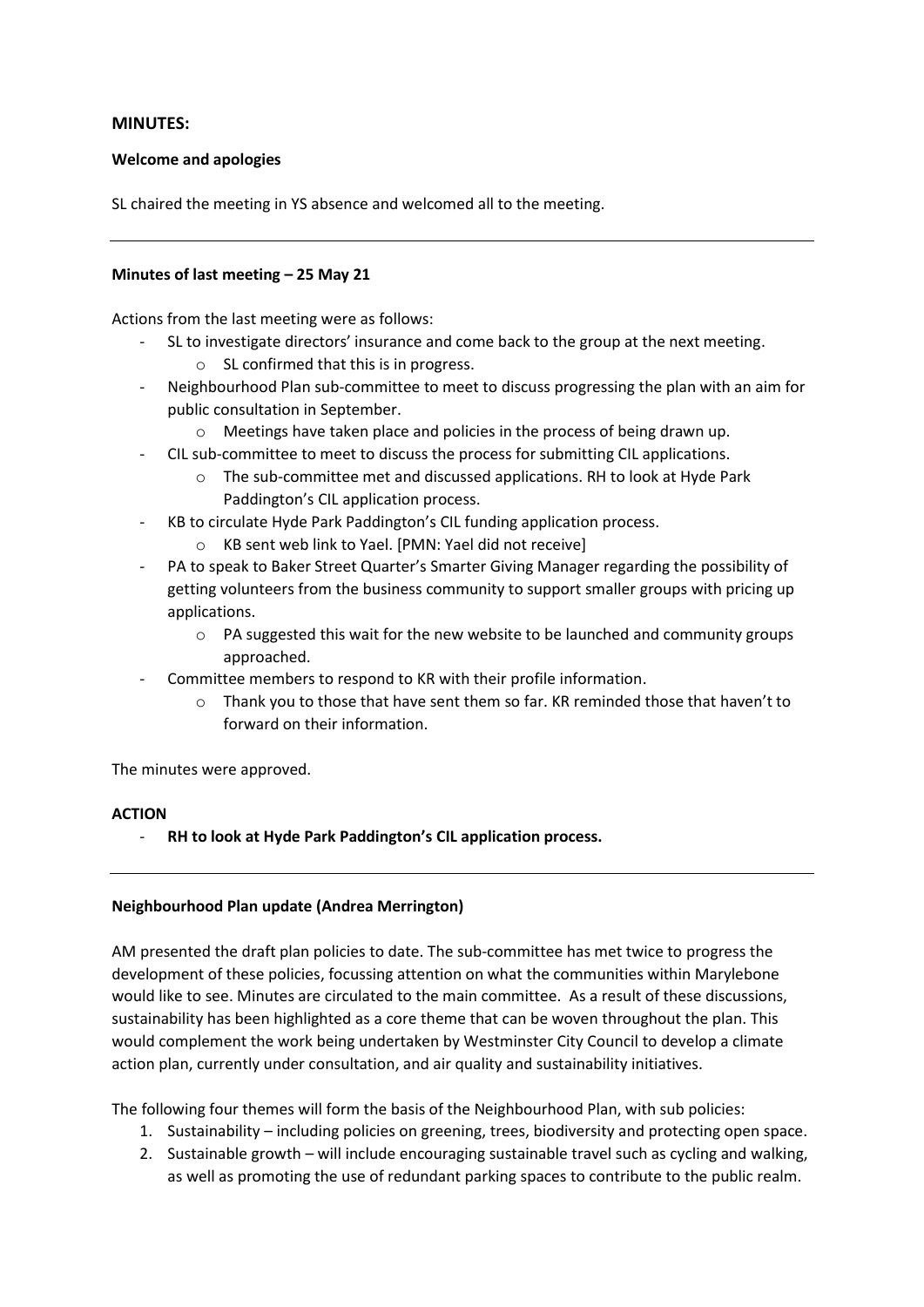- 3. Enhancing experience protecting all small businesses (retail and other) with focus in areas such as Edgware Road.
- 4. Celebrating Heritage detail is yet to be developed but would look at ways to improve the sustainability of the area's buildings while acknowledging the heritage.

AB asked if it would be possible to include speeding up the installation of electric vehicle charging points. SB added to this by asking if policies could encourage the use of consistent design of chargers. AM responded that it would be difficult to create a policy around those but could add wording in support of charging points being installed.

KB highlighted an article she had heard on the radio about future proofing cities from a planning perspective – for example using policies to encourage double glazing and electric charging points. The programme used Bath as a case study. KB wonders if it would be good to take look at their policies to see if appropriate in Marylebone. The programme featured examples of helping residents in listed buildings to make improvements within the scope of planning. AM agreed that this may be useful for the Celebrating Heritage theme and will take a look and feed back to sub-committee.

SD supports the idea of helping residents to make changes to buildings, particularly in the transfer to heat pumps away from gas boilers. AM agrees but the wording will need to be supportive of council policy and 'encourage' rather than 'police' such developments.

MG highlighted increased rainfall as an issue and asked if improved drainage should be considered for the plan, for example, increasing the number of SuDS (Sustainable Drainage Systems). SL responded that The Portman Estate had commissioned a flood report, off the back of which they are paying Westminster City Council to increase the clearing of drainage gullies to twice a year in certain vulnerable locations across the estate. Maybe this could be considered across the wider Marylebone area. AJ agreed that Westminster City Council needs to improve the clearing of drains and storm gullies however MG doesn't believe that the drains can handle the volume of rainfall that we are now seeing on a regular basis in the capital. SE added that there is a tendency in new road layouts to remove kerbstones and create a flatter, shared pedestrian and vehicle streetscape – this means that there is reduced channelling towards the drains. SL responded that while kerbs create a natural dam for surface water, he is assured that engineers are working towards regulatory codes. Perhaps some resilience is lost though.

AM highlighted that the Plan sub-committee would like to invite more residential representation to ensure balance is achieved with plan policies. AM asked that interested people get in touch and suggested that SD would be a good candidate given her knowledge and passion for air quality improvements. SD suggested she read through minutes of the previous meetings to decide if she could make a worthwhile contribution.

KB commented that following a recent visit to Marble Arch BID by the Leader of Council, there was a suggestion that the planning department engage in discussions alongside cabinet members to ensure that there is a coordinated approach to developments and that support is available to organisations looking to make improvements in the district. AM agrees and would like to get Westminster City Council involved in the development of the Plan policies earlier in the process to ensure that time isn't wasted pursuing policies that won't be accepted.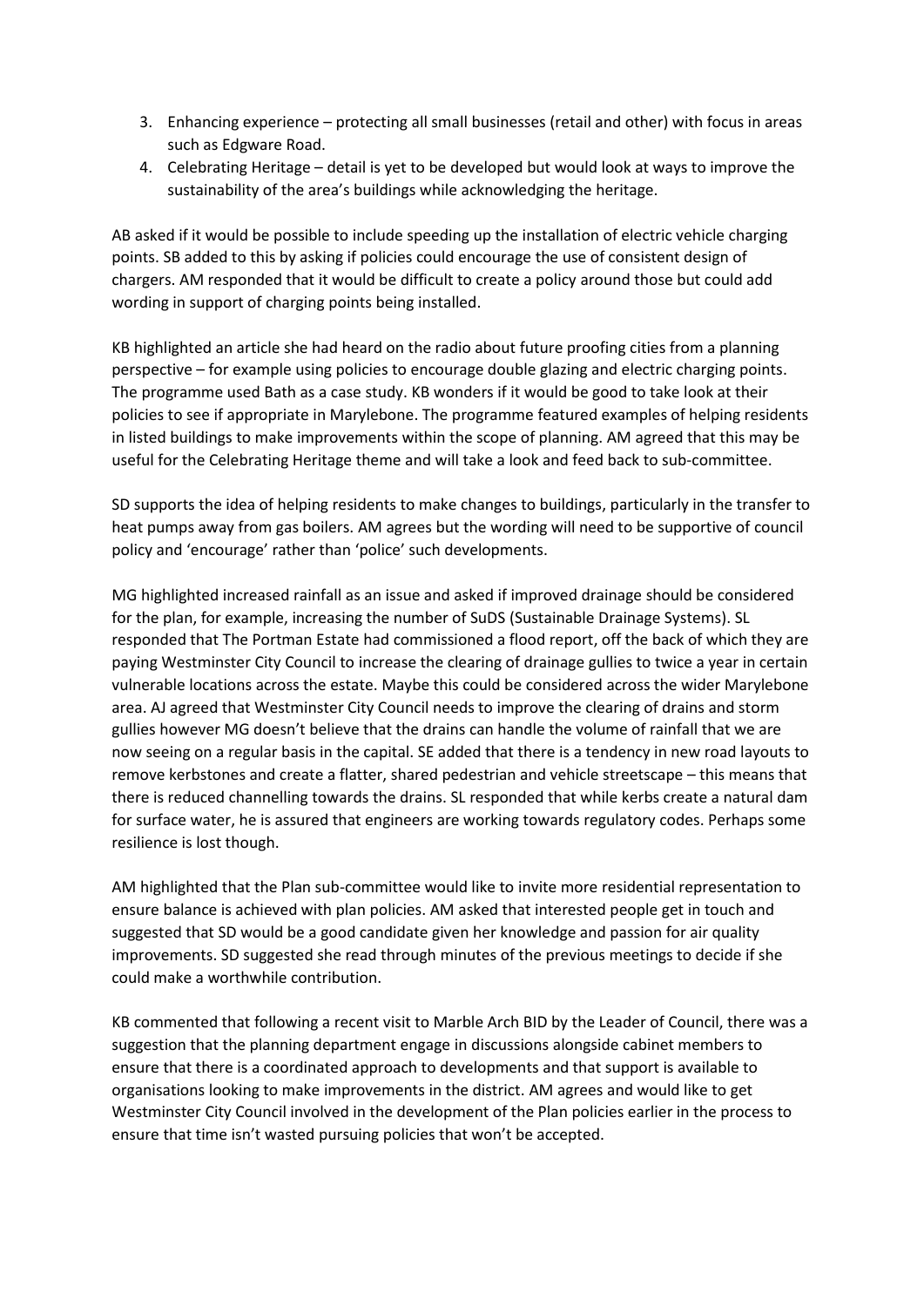SL thanked AM for taking on the Plan development and moving the project forward and encouraged members to read through the notes that are circulated from the sub-committee.

# **ACTION**

- **Plan sub-committee to meet again to finalise draft policies.**
- **SD to respond to request to join Plan committee.**

# **CIL fund applications (Rosa Han)**

RH gave the following updates on CIL fund applications following the recent CIL sub-committee meeting (at which SB and SD also co-chaired).

- The sub-committee decided not to remove the current £100k cap on applications as it was felt that more work was needed to communicate with smaller community groups and organisations. SD added that it was discussed about developing a list of community groups to contact but would hold off on this until the revised website is launched.
- The sub-committee agreed that all successful CIL applications should be made available on the website to attract further applicants from the community.
- An application for £100,000 from St Marylebone Church, to install a fully accessible lift and staircase to access the Crypt, was approved.
- The sub-committee requested more information on the St Marylebone School's application for their Green Roof Project on their sixth form building and this has since been approved.
- The group discussed how air quality monitoring could be supported by CIL funding and whether this could be aligned with the Breathe London programme. RH has since got in touch with a contact at WCC to find out existing and upcoming air quality monitoring initiatives – will report back to the group.

SD stated that she contacted St Edward's, on Lisson Grove and in the Forum Area, and spoke to a member of staff who was unaware of CIL. They were pleased to learn that there was an alternative source of funding that the school may be eligible for and will be considering which of their capital projects to prioritise for an application in the autumn and may then seek help to prepare their bid.

SB added that the recent refurbishment of the science labs at the St Marylebone School funded by CIL has since led to a further financial grant being received from the Wolfson Foundation – demonstrating the growth effect that CIL funding can have. CIL committee to feedback to WCC.

SD asked about air quality monitoring and what the plans were for the new Oxford Street District. It would be good to look at matching activity on Marylebone Road. SL responded that Oxford Street has moved down the list of London's most polluted streets. Marylebone Road would be a better location for this but with each monitor costing around £15 – £20k it may be a challenge to put in place to gather meaningful data. [PMN: note TfL station on Marylebone Road – is this operational with public data?]. SE commented that research into air quality in the area has been done a lot over the years and while some rain gardens have appeared, there is very little to show for all of the research and data that has been collected. SL agreed and responded that in order to make the case for measures to improve air quality, there has to be an understanding of how bad the situation is first - evidence that air quality fails against the legal limits is more likely to get the attention of the council, Mayor and TfL. SE added that the biggest issue is the amount of traffic crossing the capital east/west. ULEZ might have an impact but unless road layouts are changed, there is very little that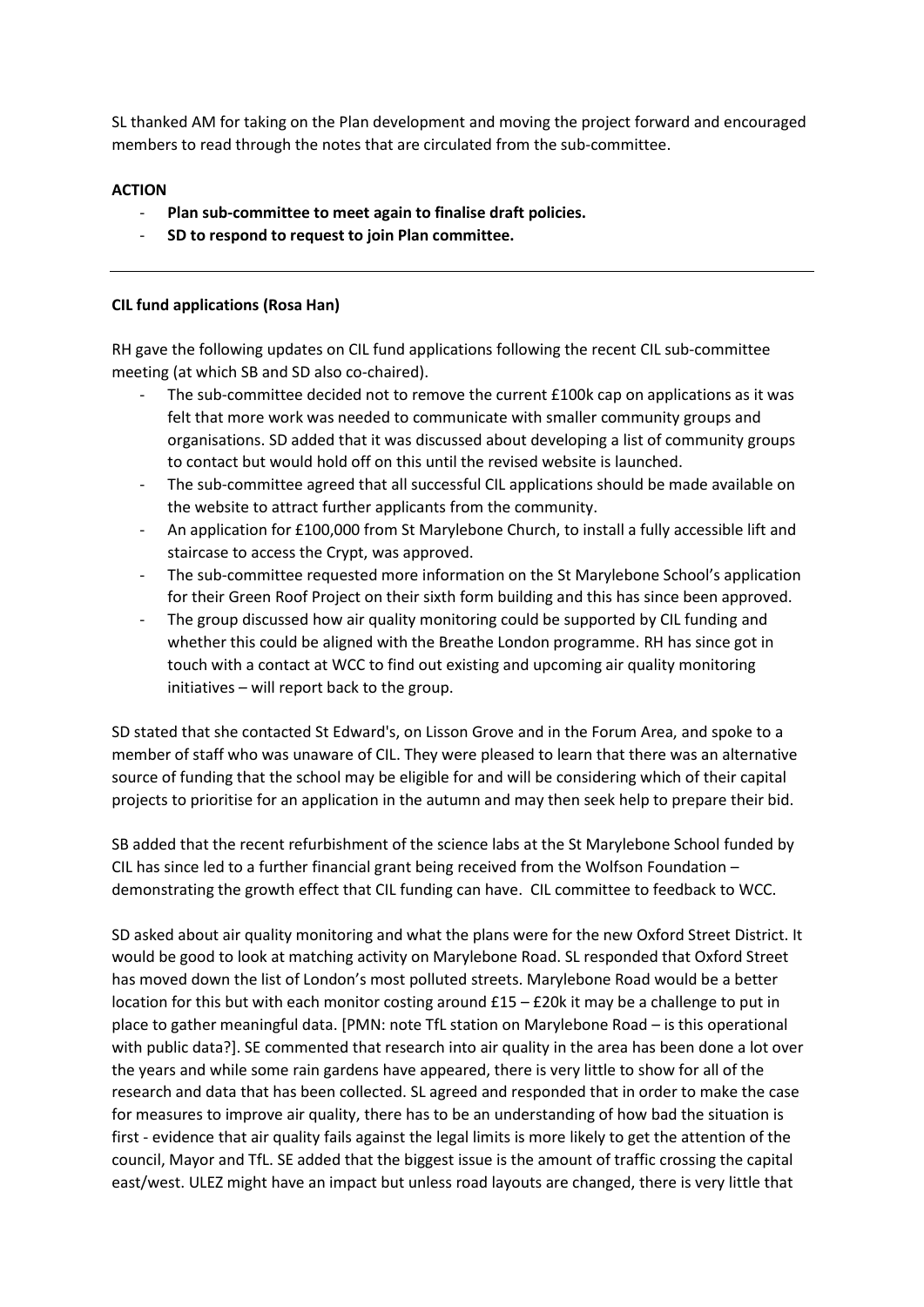can be done. SD responded that TfL gave WCC £1m to create the LEN which paid for rain gardens but didn't reduce emissions and she has since been calling for more monitoring to highlight this problem. There is a need to channel the traffic away from where people and the community spend their time, such as in schools and public places.

SL asked if the committee currently has the opportunity to comment on applications made for strategic CIL? And if not, can we request this? AM agrees that this would be beneficial to try to coordinate community CIL applications with those being made to the strategic CIL pot. This would ensure a bigger impact. AM was going to ask the council about this on behalf of HDWE so will feedback the outcome. SE advised that the only way for this to currently happen is to read the minutes from the council's CIL meetings. It is useful to do this anyway as the criteria for strategic CIL applications has recently changed. KB added that BIDs were recently advised that applications are being made incorrectly and that more advice will be given – KB will feed back any information if relevant. It was also highlighted that funding will no longer be granted for area research studies, like the one recently completed for Edgware Road. These will only be considered if a clear action plan is drawn up to follow.

## **ACTION**

- **RH to feedback on AQ monitoring**
- **RH to check feedback to WCC of success of science lab grant in leveraging further funding.**
- **RH to check how we might comment on strategic CIL applications**
- **AM to feedback on outcome of request to see/comment on strategic CIL applications.**

## **Website update (Kate Rayner)**

KR updated the committee on the website. The web pages are currently waiting for the draft neighbourhood plan policies to be finalised so that they can be incorporated.

KR reminded all those that haven't already to send across their biography information to be added to the committee page.

## **ACTION**

- **KR to send reminder to those that haven't yet sent their biography info.**

## **Accounts (Ian Macpherson)**

IM confirmed that accounts were submitted for period ending August 2020.

## **AOB**

IM highlighted that there are now two fewer Directors since the resignation of Kevin and Richard. Is it possible to ask for volunteers to take on the director role? SE asked if it was necessary to continue being a company - can the Forum exist in a different capacity without the expense and admin it currently requires.